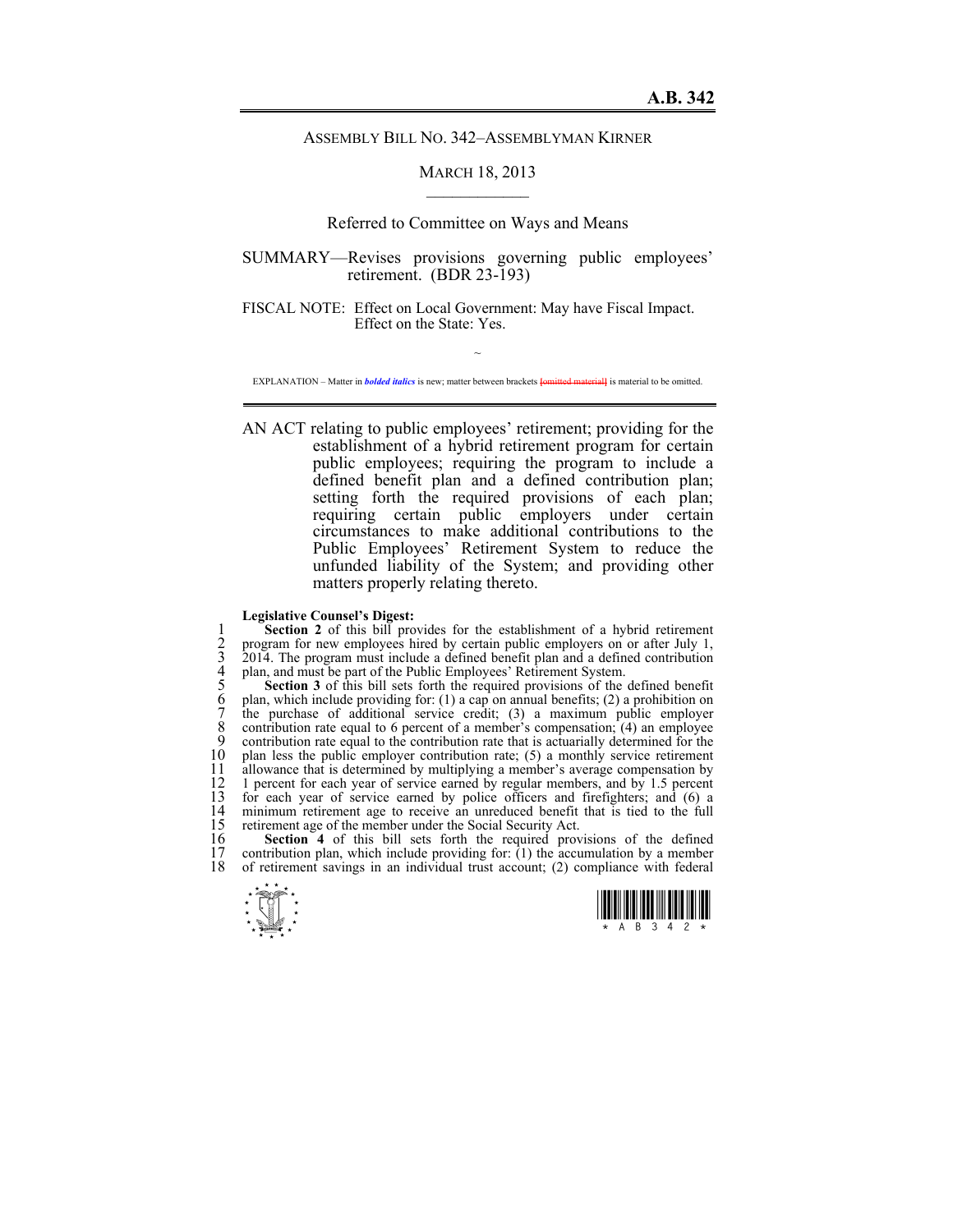19 law to be recognized as a qualified government retirement plan; (3) compliance with federal law concerning limitations on benefits, distributions and maximum 22 ordention for the payment of benefits during retirement; with federal law concerning limitations on benefits, distributions and maximum compensation; (4) the selection of a third-party administrator;  $(5)$  a lifetime annuity 22 option for the payment of benefits during retirement; (6) the prohibition of loans to members;  $(7)$  equal contributions by employees and public employers;  $(8)$ supplemental contributions by employees; and  $(9)$  the vesting of amounts in members' accounts. **Section 5** of this bill requires the Public Employees' 26 Retirement Board annually to report, distribute and post on the Internet certain information concerning the defined contribution plan.

**Section 6** of this bill requires public employers that are local governments to make additional contributions to the System to reduce the unfunded liability of the System under certain circumstances.

Section 7 of this bill provides that any new employee hired by a public employer on or after July 1, 2014, as a condition of his or her employment, shall be deemed to have consented to the revision or termination of the provisions of the hybrid retirement program at any time.

**Section 8** of this bill requires the Board annually to determine the amount of the estimated unfunded liability of the System that is attributable to members who are employed by the State and by each public employer that is a local government, 38 respectively, and report the results of its determination to the Governor and the 39 governing body of each such local government.<br>40 **Section 9** of this bill provides that certain

40 **Section 9** of this bill provides that certain provisions in collective bargaining 41 agreements entered into or renewed on or after July 1, 2014, which are inconsistent 41 agreements entered into or renewed on or after July 1, 2014, which are inconsistent 42 with the provisions of the hybrid retirement program are void.<br>43 **Section 10** of this bill provides for the appointment of an advis with the provisions of the hybrid retirement program are void.

43 **Section 10** of this bill provides for the appointment of an advisory committee to the study and make recommendations concerning the possible effects that the hybrid 44 study and make recommendations concerning the possible effects that the hybrid 45 retirement program may have on the actuarial assumptions currently used by the 45 retirement program may have on the actuarial assumptions currently used by the actuary of the System.

> THE PEOPLE OF THE STATE OF NEVADA, REPRESENTED IN SENATE AND ASSEMBLY, DO ENACT AS FOLLOWS:

1 **Section 1.** Chapter 286 of NRS is hereby amended by adding 2 thereto the provisions set forth as sections  $2 \text{ to } 9$ , inclusive, of this  $3$  act.<br>4

**Sec. 2.** *1. Notwithstanding any provision of this chapter to the contrary, the Board shall, on or before July 1, 2014, to the extent not inconsistent with federal law or the Nevada Constitution, with the advice of the Interim Retirement and Benefits Committee of the Legislature created pursuant to NRS 218E.420, establish as part of the System a hybrid retirement program consisting of a defined benefit plan and a defined contribution plan.* 

12 *2. The hybrid retirement program must:* 

13 *(a) Apply only to new employees hired by a public employer on*  14 *or after July 1, 2014.* 

15 *(b) Be structured in a manner which ensures that members are*  16 *not subject to the payment of contributions under the Social*  17 *Security Act.* 



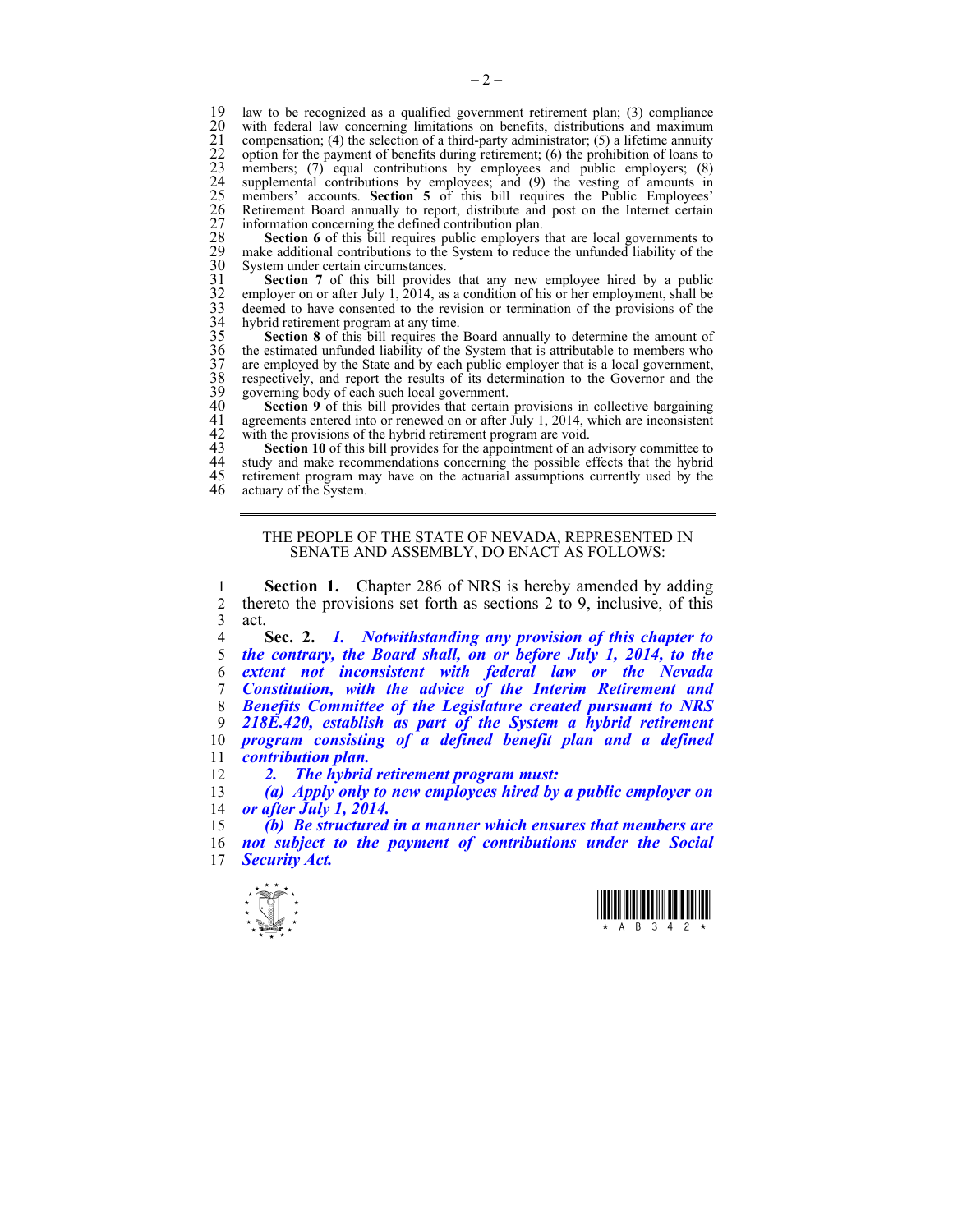*(c) Provide a procedure pursuant to which a person who is a member of the System on June 30, 2014, may elect to transfer into the program. 3. Any provision of this chapter that is inconsistent with the provisions of the hybrid retirement program does not apply to the program to the extent of the inconsistency. All other provisions of this chapter that are not inconsistent with the provisions of the program apply to the program, unless specifically excluded by the terms of the program.*  **Sec. 3.** *1. The defined benefit plan of the hybrid retirement program established pursuant to section 2 of this act must: (a) Include a cap on annual benefits that must not exceed 133 percent of the average Social Security wage base during the member's 36 consecutive months of highest compensation. (b) Prohibit the purchase of additional service credit. (c) Provide that the public employer contribution rate must not exceed 6 percent of an employee's compensation. (d) Provide that the employee contribution rate is an amount equal to the contribution rate that is actuarially determined for the defined benefit plan less the public employer contribution rate. (e) Provide that a monthly service retirement allowance must be determined by multiplying a member's average compensation by: (1) For regular members, 1 percent for each year of service earned. (2) For police officers and firefighters, 1.5 percent for each year of service earned. (f) Establish a minimum retirement age to receive an unreduced benefit which is equal to: (1) For regular members, the full retirement age of the member under the Social Security Act. (2) For police officers and firefighters, 10 years less than the full retirement age of the member under the Social Security Act. (g) Include such other provisions as determined necessary by the Board, with the advice of the Interim Retirement and Benefits Committee of the Legislature created pursuant to NRS 218E.420. 2. As used in this section: (a) "Average compensation" has the meaning ascribed to it in subsection 3 of NRS 286.551. (b) "Full retirement age" means the age at which a person may first become entitled to full or unreduced retirement benefits under the Social Security Act.* 



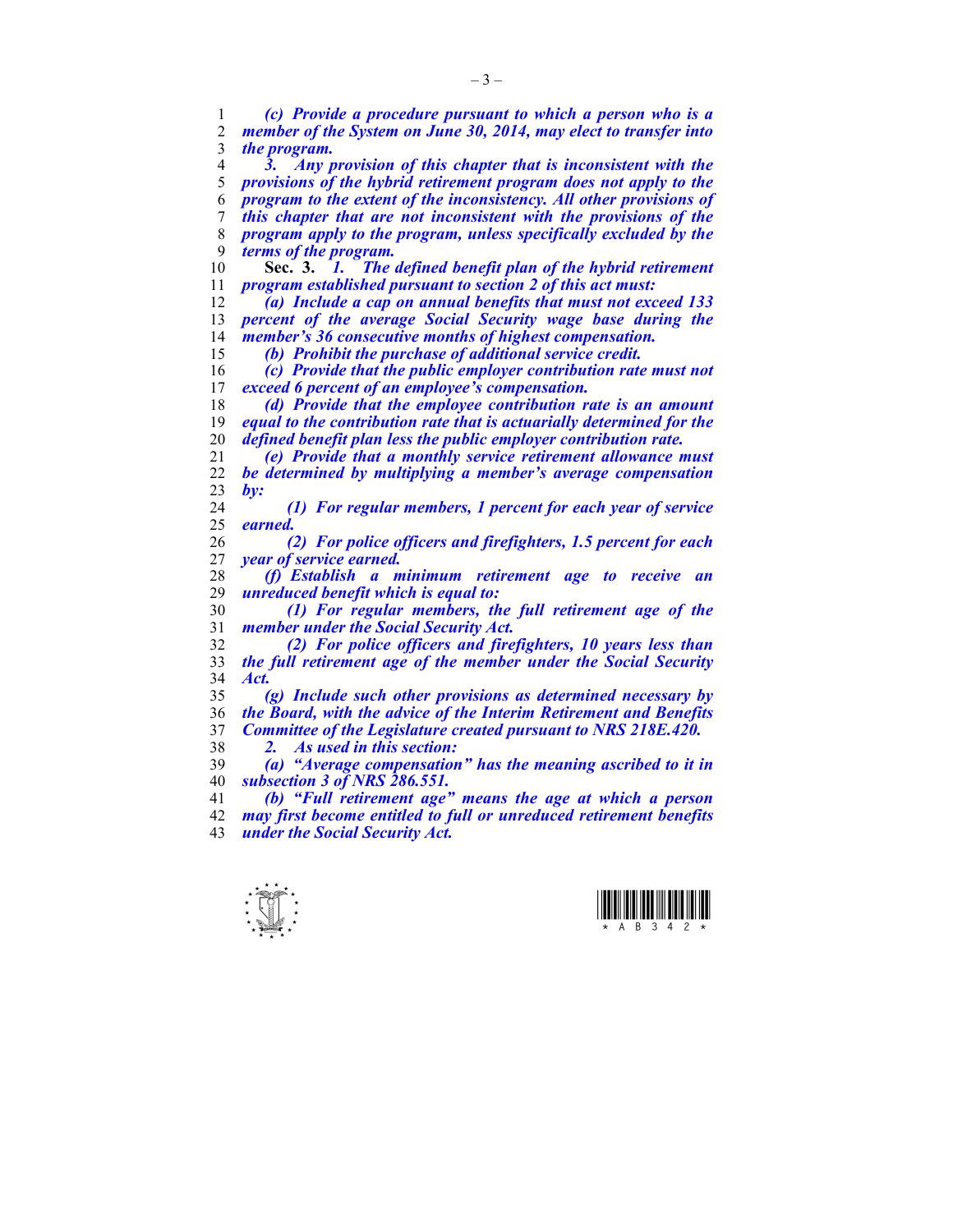**Sec. 4.** *The defined contribution plan of the hybrid retirement program established pursuant to section 2 of this act must:* 

*1. Provide for the accumulation by a member of retirement savings in an individual trust account held for the exclusive benefit of the member and his or her beneficiaries.* 

*2. Comply with all requirements of federal law to be recognized as a qualified governmental retirement plan.* 

*3. Comply with all applicable requirements of federal law concerning limitations on benefits, distributions and maximum compensation.* 

*4. Provide for the selection by the Board of a third-party administrator for the defined contribution plan. The selection must be based on, without limitation:* 

*(a) The financial stability of the third-party administrator.* 

*(b) The cost of investment, administrative and other services provided by the third-party administrator.* 

*(c) The experience of the third-party administrator in providing defined contribution retirement plans.* 

*(d) The experience of the third-party administrator in providing education, counseling and advice to participants of defined contribution retirement plans.* 

*(e) Any criminal convictions of, securities or antitrust violations committed by, material civil or regulatory fines imposed on or judgments entered against, the third-party administrator.* 

*5. Provide an option to a member to elect to have his or her benefits under the defined contribution plan paid as a lifetime annuity during retirement.* 

*6. Prohibit loans to members.* 

*7. Require an employee to contribute to his or her defined contribution account through pretax payroll deductions:* 

*(a) For regular members, 6 percent of the employee's compensation each payroll period.* 

*(b) For police officers and firefighters, 9 percent of the employee's compensation each payroll period.* 

*8. Require a public employer to contribute to the defined contribution account of an employee:* 

*(a) For regular members, 6 percent of the employee's compensation each payroll period.* 

*(b) For police officers and firefighters, 9 percent of the employee's compensation each payroll period.* 

*9. Authorize a member to make supplemental contributions to his or her defined contribution account subject to any limitations provided by federal law.* 



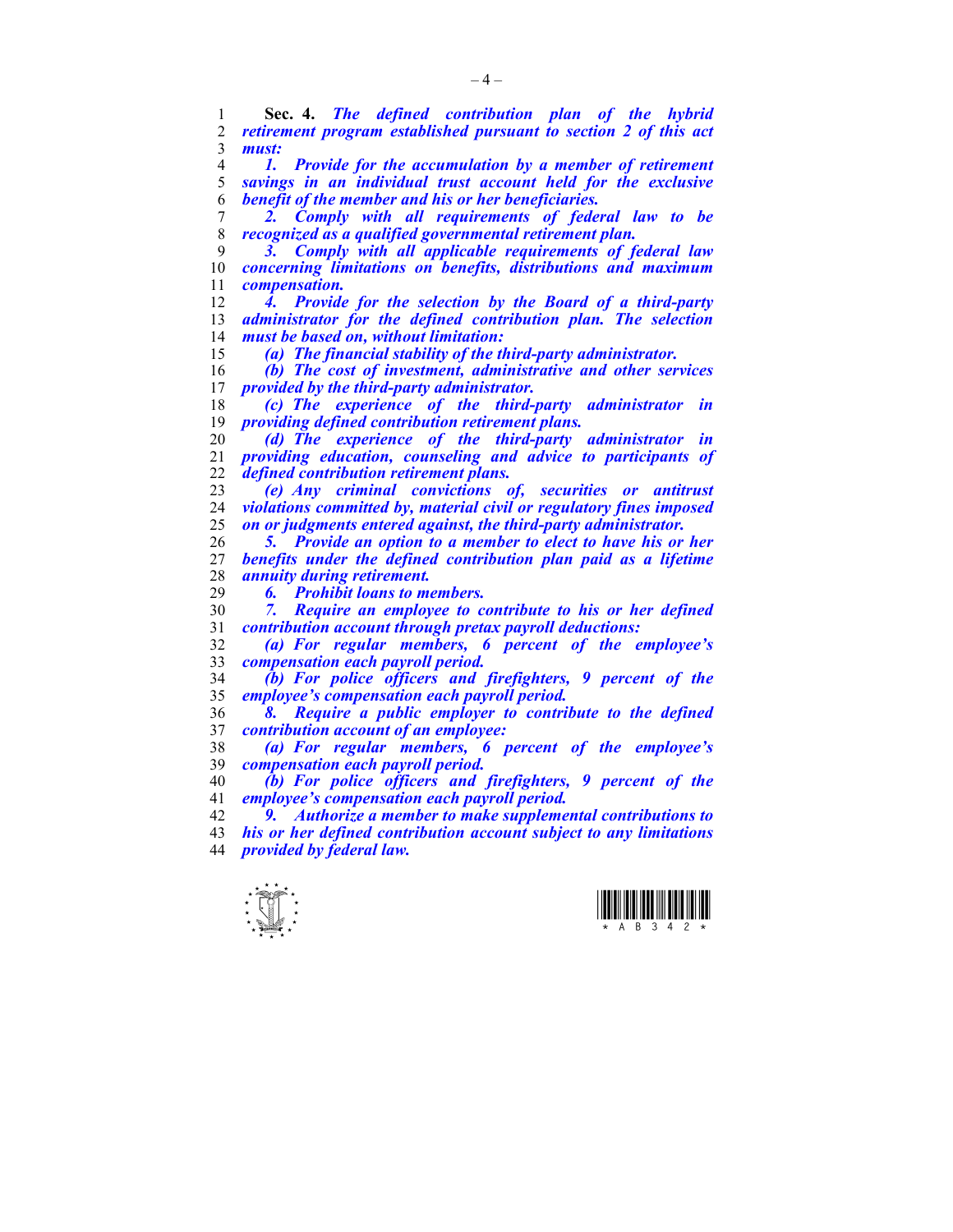*10. Specify the investment and distribution options available under the defined contribution plan.* 

*11. Provide for rollover contributions into, and rollover distributions out of, the defined contribution plan, subject to any requirements and limitations provided by federal law.* 

*12. Provide that all contributions made by an employee, and the earnings thereon, become vested immediately.* 

*13. Provide that 20 percent of the contributions made by a public employer, and the earnings thereon, become vested upon the completion of each year of service by the employee, and that, after the completion of 5 years of service, all additional contributions by the public employer, and the earnings thereon, become vested immediately.* 

*14. Provide that any amounts credited to a member's account that are not vested on the date of the termination of the employment of the member are forfeited and must be used only to reduce the public employer's required contributions.* 

*15. Provide that upon termination of the defined contribution plan, all amounts credited to a member's account become fully and immediately vested.* 

*16. Include such other provisions as determined necessary by the Board, with the advice of the Interim Retirement and Benefits Committee of the Legislature created pursuant to NRS 218E.420.* 

**Sec. 5.** *1. The Board shall, on or before December 1 of each year, submit to the Governor, the State Treasurer, the Senate Majority Leader and the Speaker of the Assembly an annual report and financial statement for the immediately preceding fiscal year concerning the defined contribution plan.* 

*2. The Board shall:* 

*(a) Cause a copy of the financial statement to be distributed to each participant in the hybrid retirement program established pursuant to section 2 of this act; and* 

*(b) Post a copy of the annual report and financial statement on an Internet website maintained by the Board.* 

**Sec. 6.** *1. In addition to the contributions required under the defined benefit plan and the defined contribution plan established pursuant to section 2 of this act, each public employer that is a local government shall contribute to the System an additional 6 percent of the compensation of its employees to reduce the unfunded liability of the System.* 

*2. The additional contribution required by subsection 1 is not required at any time during which the unfunded liability of the System is determined by the actuary of the System to be 15 percent or less.* 



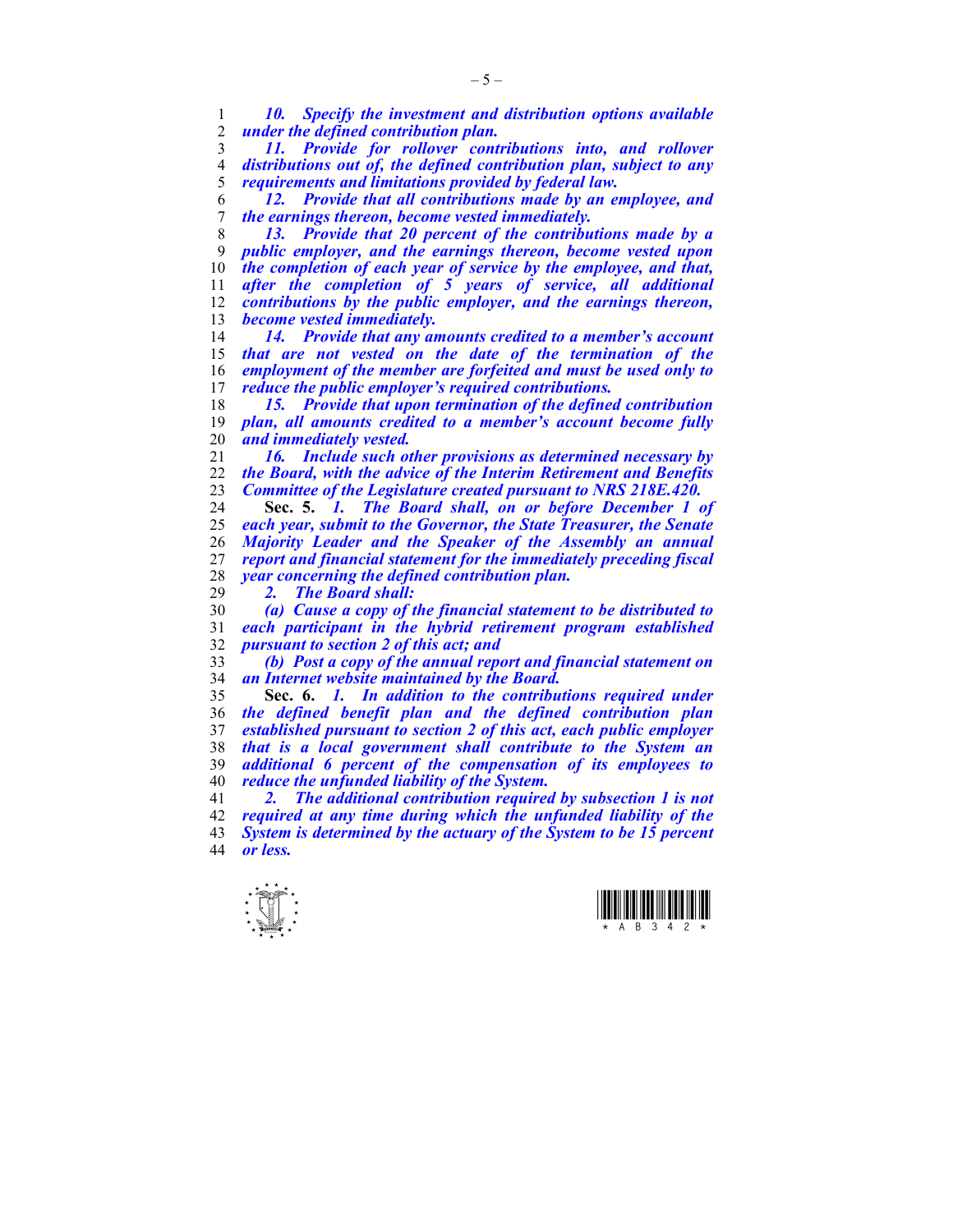**Sec. 7.** *Any new employee hired by a public employer on or after July 1, 2014, as a condition of his or her employment shall be deemed to have consented to the revision or termination of the provisions of the hybrid retirement program established pursuant to section 2 of this act at any time, except that no such revision may reduce any accrued retirement benefits earned by the employee before the effective date of the revision.* 

**Sec. 8.** *The Board shall annually determine the amount of the estimated unfunded liability of the System that is attributable to members who are employed by the State and by each public employer that is a local government, respectively, and report the results of its determination to the Governor and the governing body of each such local government.* 

**Sec. 9.** *Any provision in a collective bargaining agreement entered into or renewed on or after July 1, 2014, that provides for a greater public employer contribution rate to either the defined benefit plan or the defined contribution plan established pursuant to section 2 of this act than the public employer contribution rates specified in sections 2 and 3 of this act, respectively, is void.* 

20 **Sec. 10.** 1. The Public Employees' Retirement Board shall 21 appoint an advisory committee consisting of not fewer than five 22 persons who are:

23 (a) Independent actuaries;

24 (b) Certified public accountants or attorneys with actuarial 25 expertise; or

26 (c) Recognized experts in the field of actuarial science.

27 2. No member of the advisory committee may be a member of 28 the Public Employees' Retirement System or a contractor with the 29 System.

30 3. The members of the advisory committee shall elect one of 31 the members to serve as the chair of the advisory committee, and the 32 advisory committee shall meet at the call of the chair.

33 4. The advisory committee shall conduct a study concerning 34 the possible effects that the hybrid retirement program established 35 pursuant to section 2 of this act may have on the actuarial 36 assumptions currently used by the actuary of the System and 37 recommend any changes to those assumptions that the advisory 38 committee believes are necessary.

39 5. The Board shall provide administrative support to the 40 advisory committee.

41 6. While engaged in the business of the advisory committee, 42 the members of the advisory committee are entitled to receive the 43 per diem allowance and travel expenses provided for state officers 44 and employees generally.